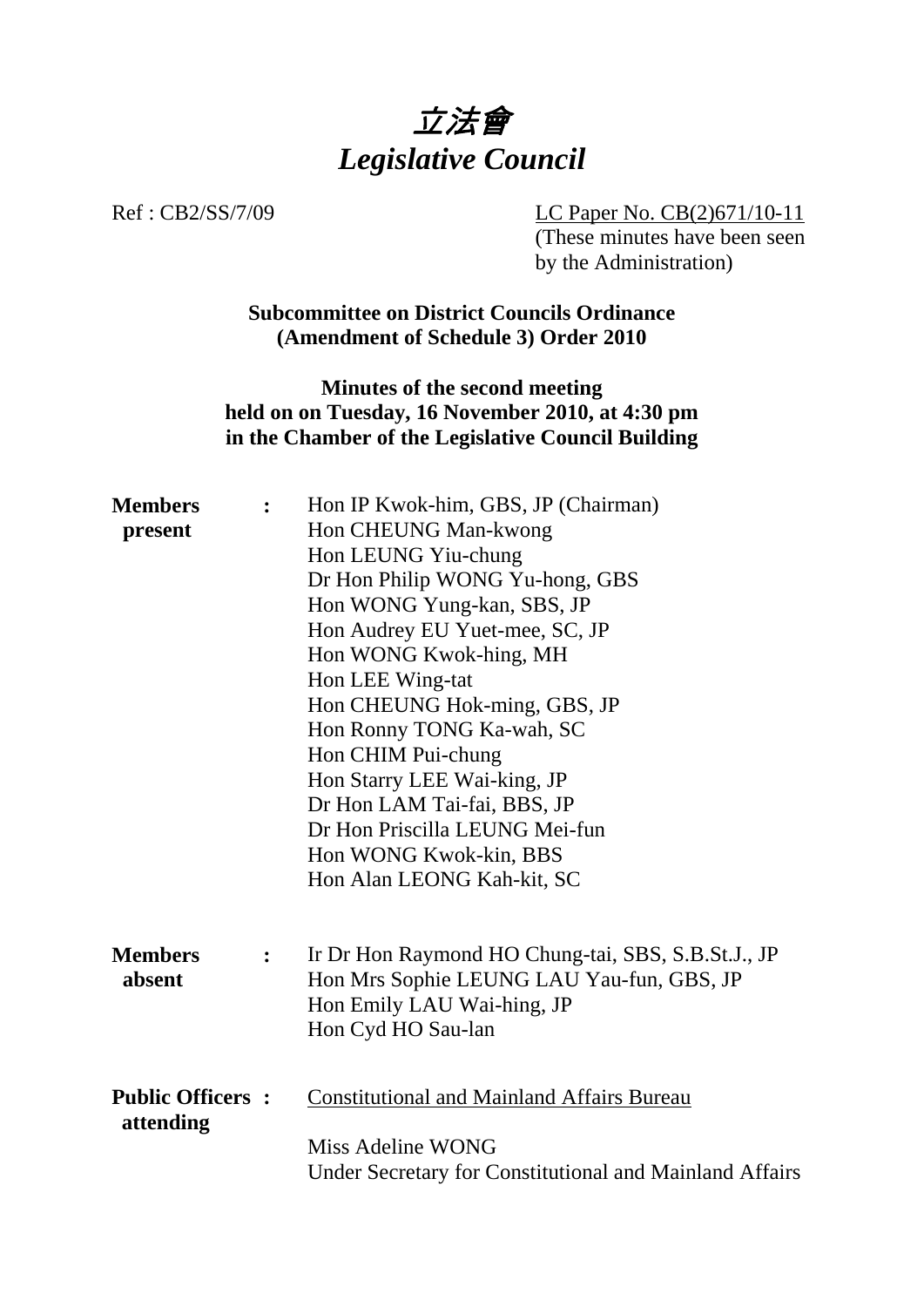|                                      | <b>Ms Anne TENG</b><br>Principal Assistant Secretary for Constitutional and<br><b>Mainland Affairs</b> |
|--------------------------------------|--------------------------------------------------------------------------------------------------------|
|                                      | Mr Christopher LAU<br><b>Assistant Secretary for Constitutional and Mainland Affairs</b>               |
|                                      | <b>Registration and Electoral Office</b>                                                               |
|                                      | Mr Raymond WANG<br>Deputy Chief Electoral Officer                                                      |
|                                      | <b>Department of Justice</b>                                                                           |
|                                      | Miss Emma WONG<br><b>Senior Government Counsel</b>                                                     |
| <b>Attendance by :</b><br>invitation | <b>Yat Tung Community Network Association</b>                                                          |
|                                      | Mr KWOK Chong-man                                                                                      |
|                                      | <b>Civic Party</b>                                                                                     |
|                                      | Mr Sumly CHAN<br>Representative                                                                        |
| <b>Clerk</b> in<br>attendance        | Ms Amy YU<br>Senior Council Secretary (2)3                                                             |
| <b>Staff in</b><br>attendance        | Ms Clara TAM<br><b>Assistant Legal Adviser 9</b>                                                       |
|                                      | Ms Wendy LO<br>Council Secretary (2)3                                                                  |
|                                      | Mrs Fonny TSANG<br>Legislative Assistant (2)3                                                          |
|                                      |                                                                                                        |

 $- 2 - -$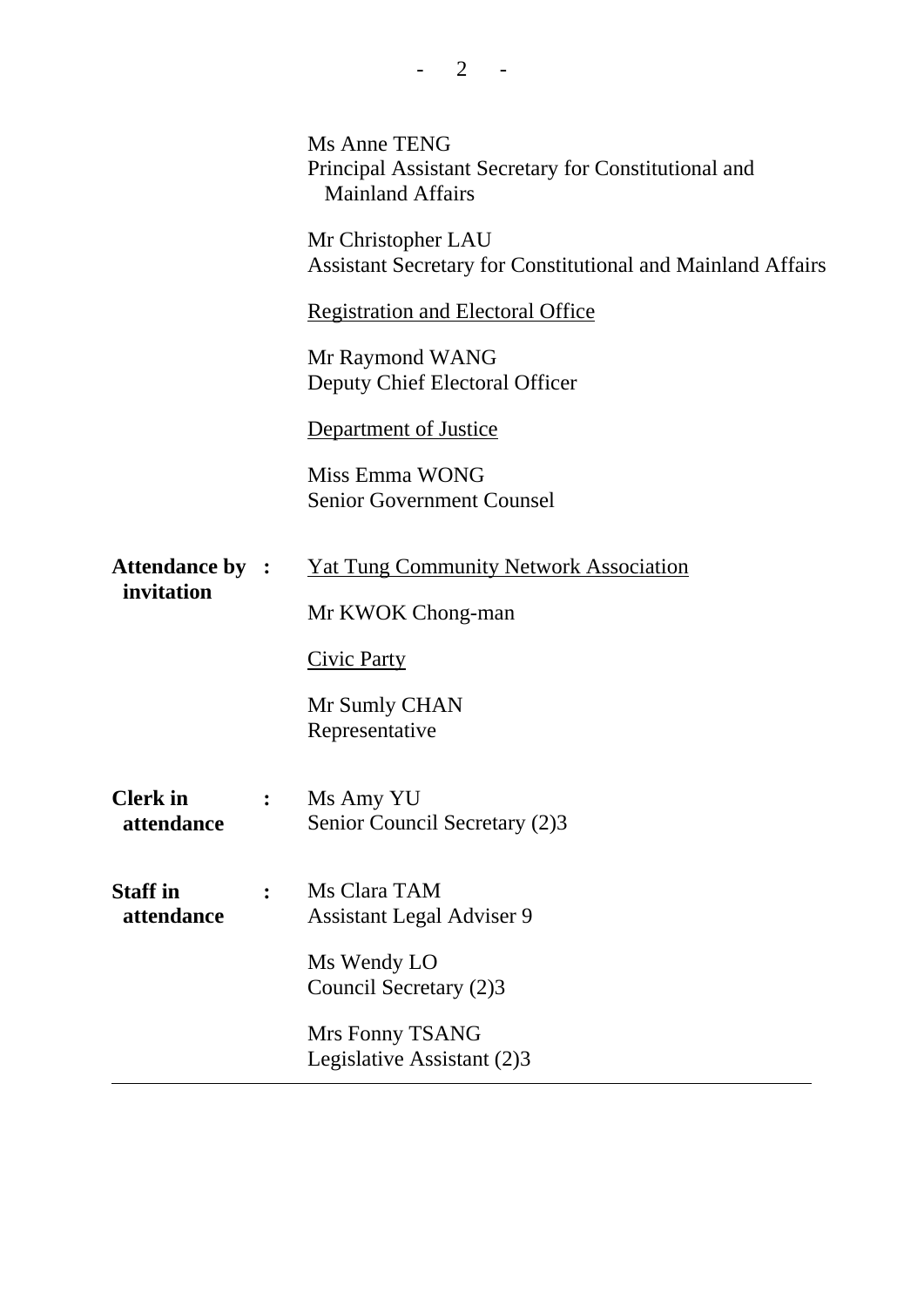**I. Meeting with deputations and the Administration**  [CMAB/C2/23, LC Paper Nos. LS97/09-10, CB(2)122/10-11(01), CB(2)250/10-11(01) to (03) and CB(2)302/10-11(01)]

1. The Subcommittee deliberated (index of proceedings attached at **Annex**).

2. The Subcommittee completed the scrutiny of the District Councils Ordinance (Amendment of Schedule 3) Order 2010 ("the Order").

3. The Subcommittee supported the Administration giving fresh notice to move a motion on the Order at the Council meeting on 1 December 2010. Members agreed that the Subcommittee would make a verbal report on its deliberations to the House Committee on 19 November 2010 and would submit a written report to the House Committee in the following week.

## **II. Any other business**

4. There being no other business, the meeting ended at 5:17 pm.

Council Business Division 2 Legislative Council Secretariat 23 December 2010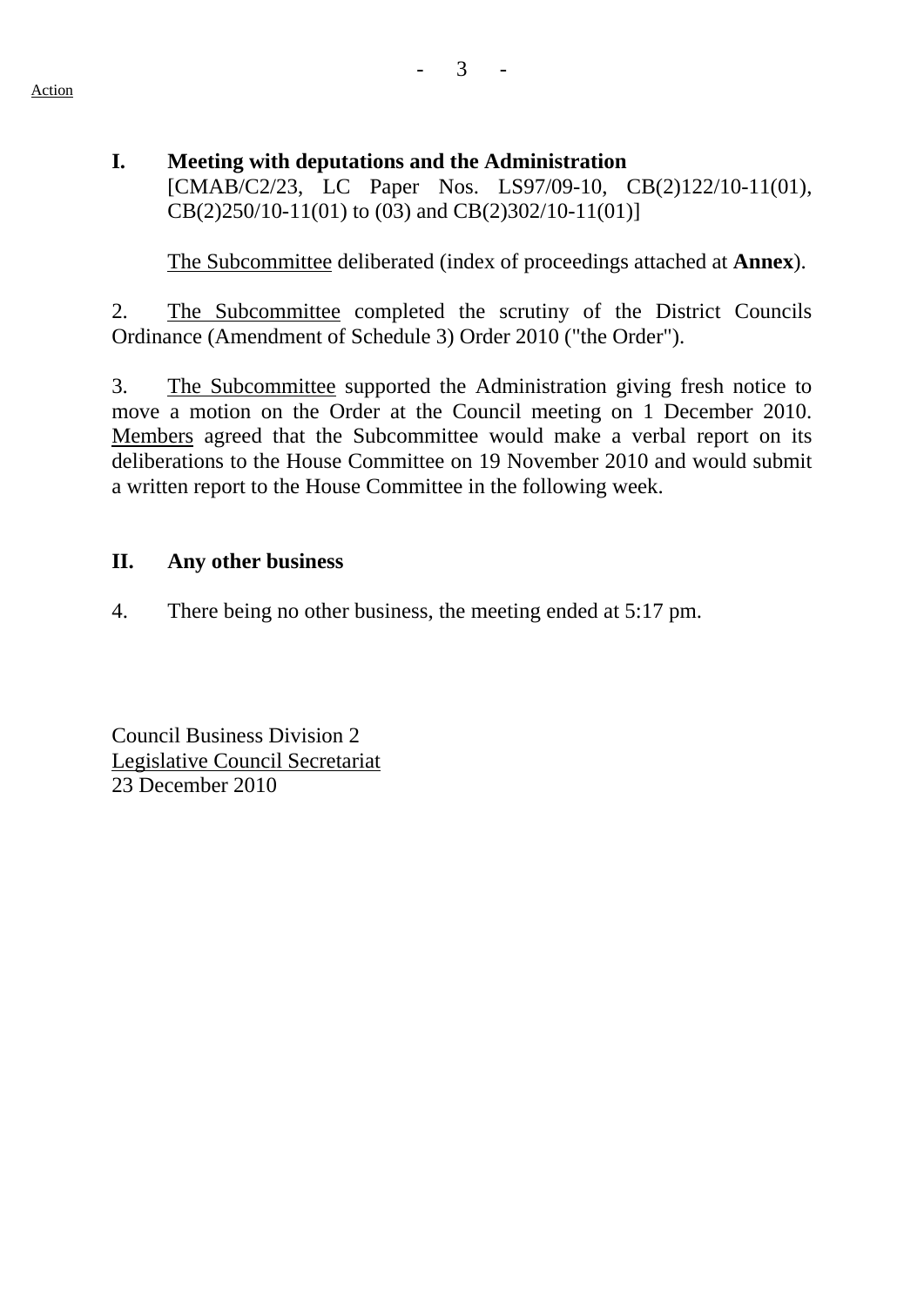**Annex** 

## **Proceedings of the second meeting of the Subcommittee on District Councils Ordinance (Amendment of Schedule 3) Order 2010 on Tuesday, 16 November 2010, at 4:30 pm in the Chamber of the Legislative Council Building**

| <b>Time Marker</b> | Speaker(s)                                                                       | Subject(s)                                                                                                                                                                                                                                                                                                                                                                                                                                                                                                                                                                                                                    | <b>Action</b><br>required |
|--------------------|----------------------------------------------------------------------------------|-------------------------------------------------------------------------------------------------------------------------------------------------------------------------------------------------------------------------------------------------------------------------------------------------------------------------------------------------------------------------------------------------------------------------------------------------------------------------------------------------------------------------------------------------------------------------------------------------------------------------------|---------------------------|
| 000321 - 000627    | Chairman                                                                         | Opening remarks                                                                                                                                                                                                                                                                                                                                                                                                                                                                                                                                                                                                               |                           |
| $000628 - 001106$  | Yat Tung Community<br><b>Network Association</b>                                 | Presentation of views -<br>the existing 405 District Council ("DC")<br>(a)<br>constituencies should be merged to form about<br>100 larger constituencies with DC members to<br>returned<br>through<br>the<br>proportional<br>be<br>representation system instead of the current<br>"first-past-the-post" system with a view to<br>enhancing the representativeness<br>of DC<br>members; and<br>when and how the Administration would abolish<br>(b)<br>the appointed DC seats would have bearing on<br>the number of elected seats in the fourth term<br>DCs.                                                                 |                           |
| $001107 - 001350$  | Civic Party                                                                      | Presentation of views -<br>the demarcation of DC constituency areas<br>(a)<br>("DCCAs") should be based strictly on the<br>population quota of 17 275 proposed to be<br>adopted for the coming DC election so as to<br>reduce the disparity in population sizes among<br>DCCAs;<br>the Electoral Affairs Commission ("EAC")<br>(b)<br>should provide detailed justifications on its<br>provisional recommendations on the boundaries<br>of DCCAs during the public consultation<br>exercise to enhance transparency; and<br>all DC appointed seats should be abolished in<br>(c)<br>one go in the coming DC election in 2011. |                           |
| $001351 - 001616$  | Chairman<br>Mr WONG Kwok-kin<br>Yat Tung Community<br><b>Network Association</b> | Network<br>Community<br>Yat<br>Tung<br>Association's<br>elaboration of its proposal of returning DC members<br>from larger constituencies through the proportional<br>representation system.                                                                                                                                                                                                                                                                                                                                                                                                                                  |                           |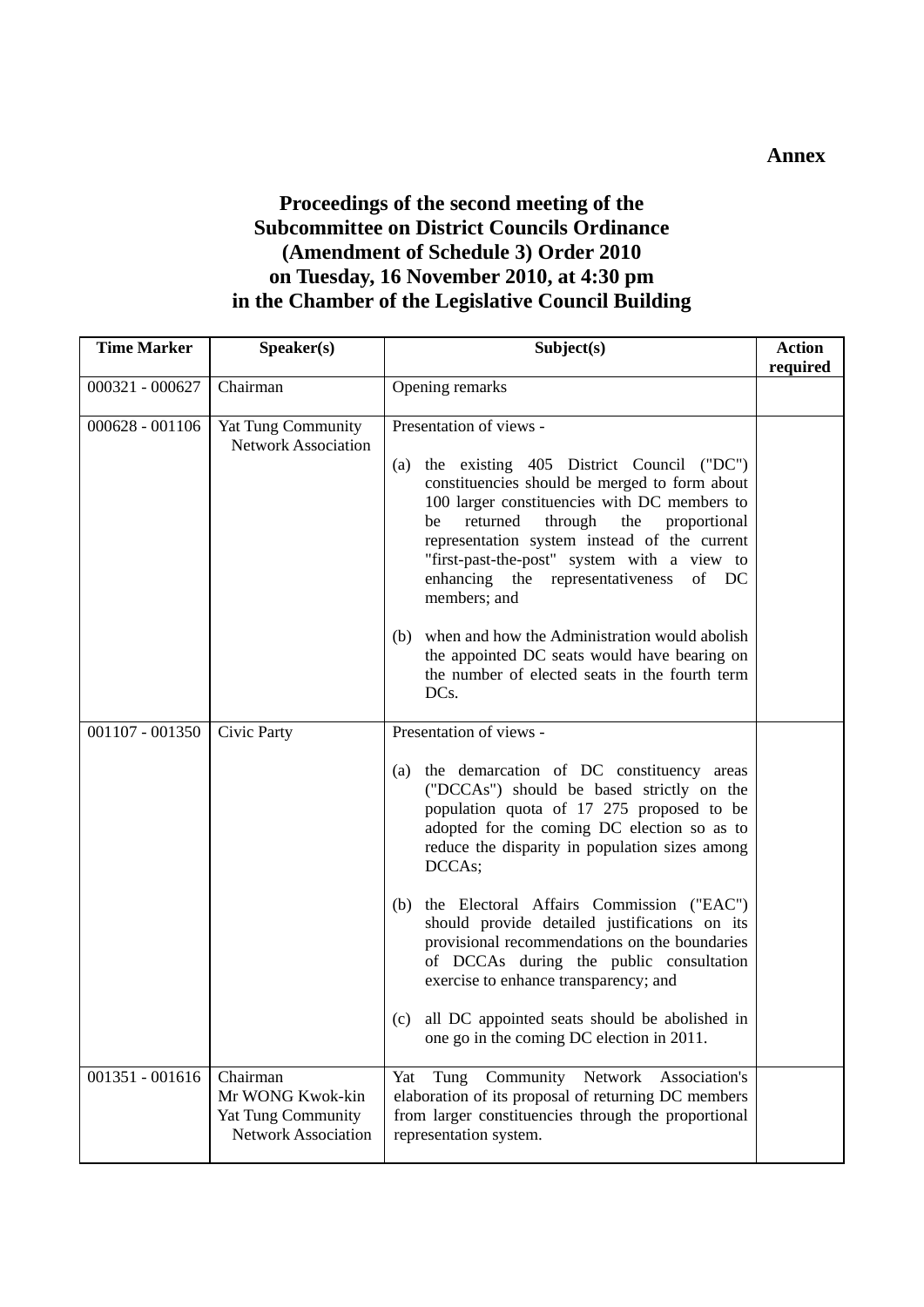|--|

| <b>Time Marker</b> | Speaker(s)                 | Subject(s)                                                                                                                                                                                                                                                                                                                                                                                                                                                                                                                                                                                                                                                                                                                                                                                                                                                                                                                                                                                                                                                                                                                                                                                                                                                                                                                                                                                                                                                                                                                        | <b>Action</b><br>required |
|--------------------|----------------------------|-----------------------------------------------------------------------------------------------------------------------------------------------------------------------------------------------------------------------------------------------------------------------------------------------------------------------------------------------------------------------------------------------------------------------------------------------------------------------------------------------------------------------------------------------------------------------------------------------------------------------------------------------------------------------------------------------------------------------------------------------------------------------------------------------------------------------------------------------------------------------------------------------------------------------------------------------------------------------------------------------------------------------------------------------------------------------------------------------------------------------------------------------------------------------------------------------------------------------------------------------------------------------------------------------------------------------------------------------------------------------------------------------------------------------------------------------------------------------------------------------------------------------------------|---------------------------|
| $001617 - 001901$  | Chairman<br>Administration | Administration's<br>of<br>The<br>views<br>response<br>to<br>deputations -<br>(a) when the Panel on Constitutional Affairs ("CA<br>Panel") was consulted on the legislative<br>proposals at its meeting in July 2010, members<br>had expressed different views on the level of the<br>population quota. While some members had<br>suggested raising the population quota by<br>merging the existing DCCAs and adopting the<br>proportional representation system for returning<br>DC members, some other members considered<br>the existing population quota of 17275<br>appropriate as it enabled individual DC<br>members to maintain a close relationship with<br>local residents and grasp the needs of the<br>constituency. The Administration<br>relevant<br>considered that the existing population quota of<br>17 275 had been operating well and should<br>continue to be adopted in the 2011 DC election;<br>(b) in demarcating the constituency areas, EAC<br>would follow the relevant statutory criteria,<br>including the requirement that the population<br>sizes of DCCAs should be as near the<br>population quota as practicable, as well as the<br>established working principles adopted in<br>previous exercises. EAC would explain the<br>bases for its provisional recommendations on<br>the boundaries of DCCAs in the public<br>consultation document; and<br>Administration would<br>separately<br>(c)<br>the<br>put<br>forward its proposal on abolition of DC<br>appointed seats for discussion later. |                           |
| 001902 - 001929    | Chairman                   | Written submissions from individuals not attending<br>ILC<br>meeting<br>the<br>Paper<br>Nos.<br>$CB(2)250/10-11(01)-(02)$ and $CB(2)302/10-11(01)$ ].                                                                                                                                                                                                                                                                                                                                                                                                                                                                                                                                                                                                                                                                                                                                                                                                                                                                                                                                                                                                                                                                                                                                                                                                                                                                                                                                                                             |                           |
| 001930 - 002332    | Chairman<br>Administration | Briefing by Administration on its responses to issues<br>raised by the Subcommittee at the last meeting<br>[LC Paper No. CB(2)250/10-11(03)].                                                                                                                                                                                                                                                                                                                                                                                                                                                                                                                                                                                                                                                                                                                                                                                                                                                                                                                                                                                                                                                                                                                                                                                                                                                                                                                                                                                     |                           |
| 002333 - 002648    | Chairman<br>Administration | The Chairman enquired whether there was room for<br>further advancing the timetable for the current<br>exercise such that the EAC report containing its final<br>recommendations on the delineation of DCCAs<br>("EAC Report") could be submitted to the Chief<br>Executive by early March 2011.                                                                                                                                                                                                                                                                                                                                                                                                                                                                                                                                                                                                                                                                                                                                                                                                                                                                                                                                                                                                                                                                                                                                                                                                                                  |                           |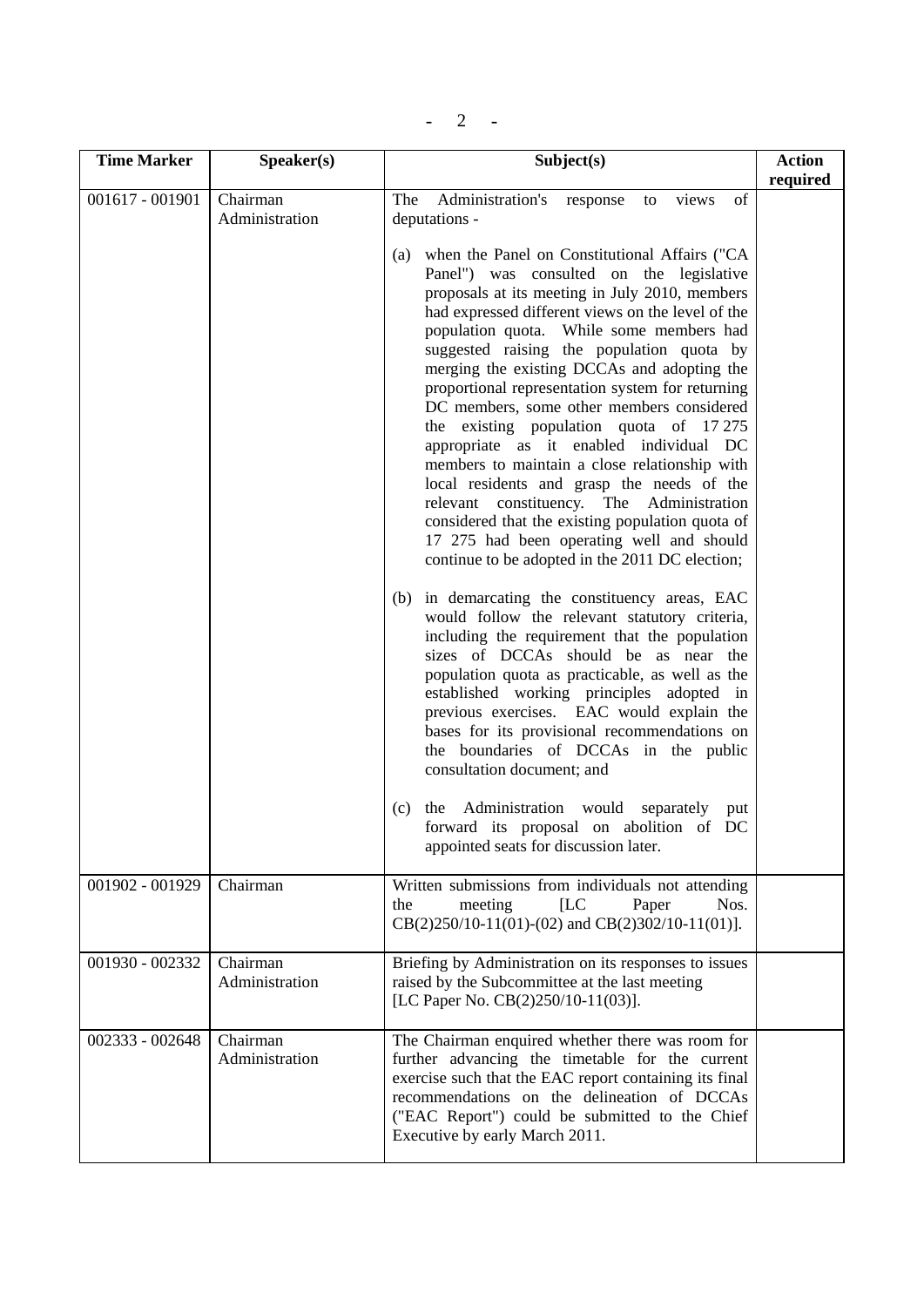| $\overline{\phantom{a}}$ |  |
|--------------------------|--|
|--------------------------|--|

| <b>Time Marker</b> | Speaker(s)                                       | Subject(s)                                                                                                                                                                                                                                                                                                                                                                                                                                                      |          |  |
|--------------------|--------------------------------------------------|-----------------------------------------------------------------------------------------------------------------------------------------------------------------------------------------------------------------------------------------------------------------------------------------------------------------------------------------------------------------------------------------------------------------------------------------------------------------|----------|--|
|                    |                                                  | The Administration's response that -                                                                                                                                                                                                                                                                                                                                                                                                                            | required |  |
|                    |                                                  | the time required for the production of the EAC<br>(a)<br>report would depend on the number of written<br>and oral representations received by EAC<br>during the public consultation period;                                                                                                                                                                                                                                                                    |          |  |
|                    |                                                  | (b) EAC had to consider all the representations<br>having regard to the relevant statutory criteria<br>and the established working principles adopted<br>in the previous exercises. For representations<br>submitting that special physical characteristics<br>of individual areas should be taken into account<br>in the delineation exercise, staff of the<br>Registration and Electoral Office might conduct<br>site visits to the specific areas concerned; |          |  |
|                    |                                                  | (c) pursuant to section 18 of the EAC Ordinance<br>(Cap. 541), the EAC Report should contain<br>summaries of all the representations received<br>and the reasons for EAC's recommendations;<br>and                                                                                                                                                                                                                                                              |          |  |
|                    |                                                  | (d) given the time required for production of the<br>DCCA boundary maps and the compilation of<br>the EAC Report, it was expected that the EAC<br>Report would be submitted to the Chief<br>Executive by March 2011.                                                                                                                                                                                                                                            |          |  |
| 002649 - 003039    | Chairman<br>Administration                       | Scrutiny of the provisions of the District Councils<br>Ordinance (Amendment of Schedule 3) Order 2010<br>("the Order")                                                                                                                                                                                                                                                                                                                                          |          |  |
|                    |                                                  | Section 1                                                                                                                                                                                                                                                                                                                                                                                                                                                       |          |  |
| 003040 - 003102    | Administration                                   | Section 2                                                                                                                                                                                                                                                                                                                                                                                                                                                       |          |  |
| 003103 - 003211    | Administration                                   | Section 3                                                                                                                                                                                                                                                                                                                                                                                                                                                       |          |  |
| 003212 - 004551    | Chairman<br>Mr LEUNG Yiu-chung<br>Administration | Mr LEUNG Yiu-chung's views that -<br>it was necessary to review the existing<br>(a)<br>arrangement of determining the number of<br>additional elected seats for the relevant DCs<br>before embarking on the delineation of DCCAs,<br>with a view to reducing the disparity in<br>population sizes among DCCAs; and<br>(b) a more reasonable and fair approach was to<br>delineate the DCCAs first in accordance with                                            |          |  |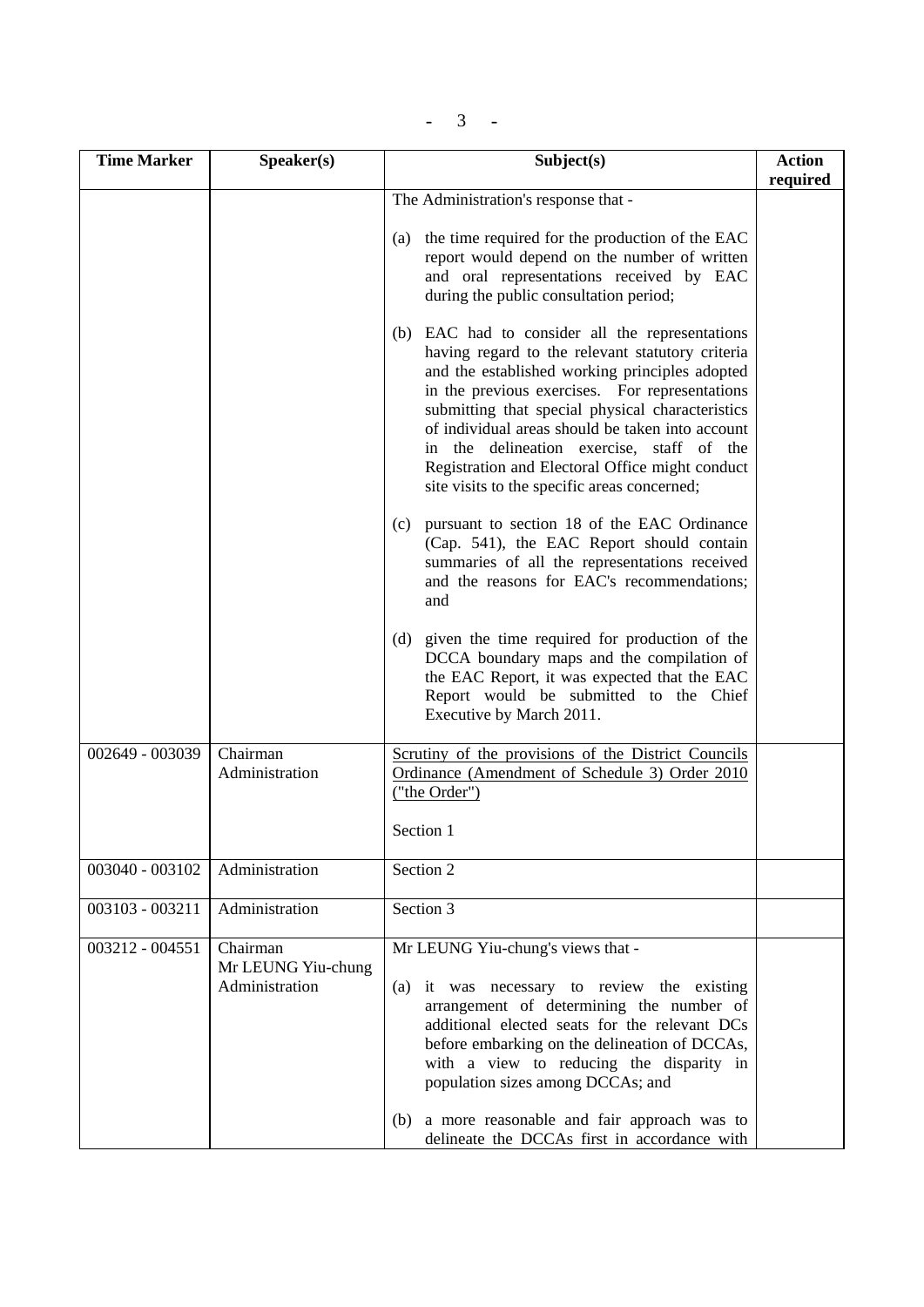|  | ÷ |  |
|--|---|--|
|--|---|--|

| <b>Time Marker</b> | Speaker(s) | Subject(s)                                                                                                                                                                                                                                                                                                                                                                                                                                                                                                                                                               | <b>Action</b><br>required |
|--------------------|------------|--------------------------------------------------------------------------------------------------------------------------------------------------------------------------------------------------------------------------------------------------------------------------------------------------------------------------------------------------------------------------------------------------------------------------------------------------------------------------------------------------------------------------------------------------------------------------|---------------------------|
|                    |            | the population quota to work out the number of<br>elected seats for each DC before determining<br>the total number of new elected seats to be<br>added.                                                                                                                                                                                                                                                                                                                                                                                                                  |                           |
|                    |            | The Administration's response that -                                                                                                                                                                                                                                                                                                                                                                                                                                                                                                                                     |                           |
|                    |            | its proposal for increasing the number of elected<br>(a)<br>seats for the DCs concerned was made on the<br>basis of the projected population increase of the<br>districts in 2011;                                                                                                                                                                                                                                                                                                                                                                                       |                           |
|                    |            | (b) in demarcating the constituency areas, EAC<br>would be mindful of the statutory requirement<br>that the population in each constituency should<br>be as near the population quota as practicable;                                                                                                                                                                                                                                                                                                                                                                    |                           |
|                    |            | in practice, there would inevitably be deviations<br>(c)<br>from the population quota on account of<br>community and geographical considerations;                                                                                                                                                                                                                                                                                                                                                                                                                        |                           |
|                    |            | under the existing statutory provisions, EAC<br>(d)<br>was required to make recommendations on the<br>boundaries of DCCAs with regard to the<br>number of elected seats as stipulated in the<br>District Councils Ordinance (Cap. 547). The<br>Administration envisaged that EAC would have<br>encountered considerable difficulties in making<br>determinations on representations made during<br>public consultation if there had been no<br>prescribed number of elected seats for each DC,<br>given that deviations from the population quota<br>were allowable; and |                           |
|                    |            | the Administration considered that the existing<br>(e)<br>arrangement had been working well and should<br>continue to be adopted.                                                                                                                                                                                                                                                                                                                                                                                                                                        |                           |
|                    |            | Mr LEUNG Yiu-chung maintained his view that the<br>boundaries of DCCAs should be delineated first in<br>accordance with such criteria as the population quota<br>and the $\pm 25\%$ deviation, before determining the total<br>number of new elected seats to be added.                                                                                                                                                                                                                                                                                                  |                           |
|                    |            | The Chairman's view that there were bound to be<br>disparities in population sizes among DCCAs,<br>irrespective<br>whether<br>delineation<br>of<br>the<br>οf<br>constituency boundaries was undertaken before or<br>after determining the number of elected seats.<br>He<br>stressed that major changes to the boundaries of<br>existing DCCAs should be avoided as far as possible.                                                                                                                                                                                     |                           |